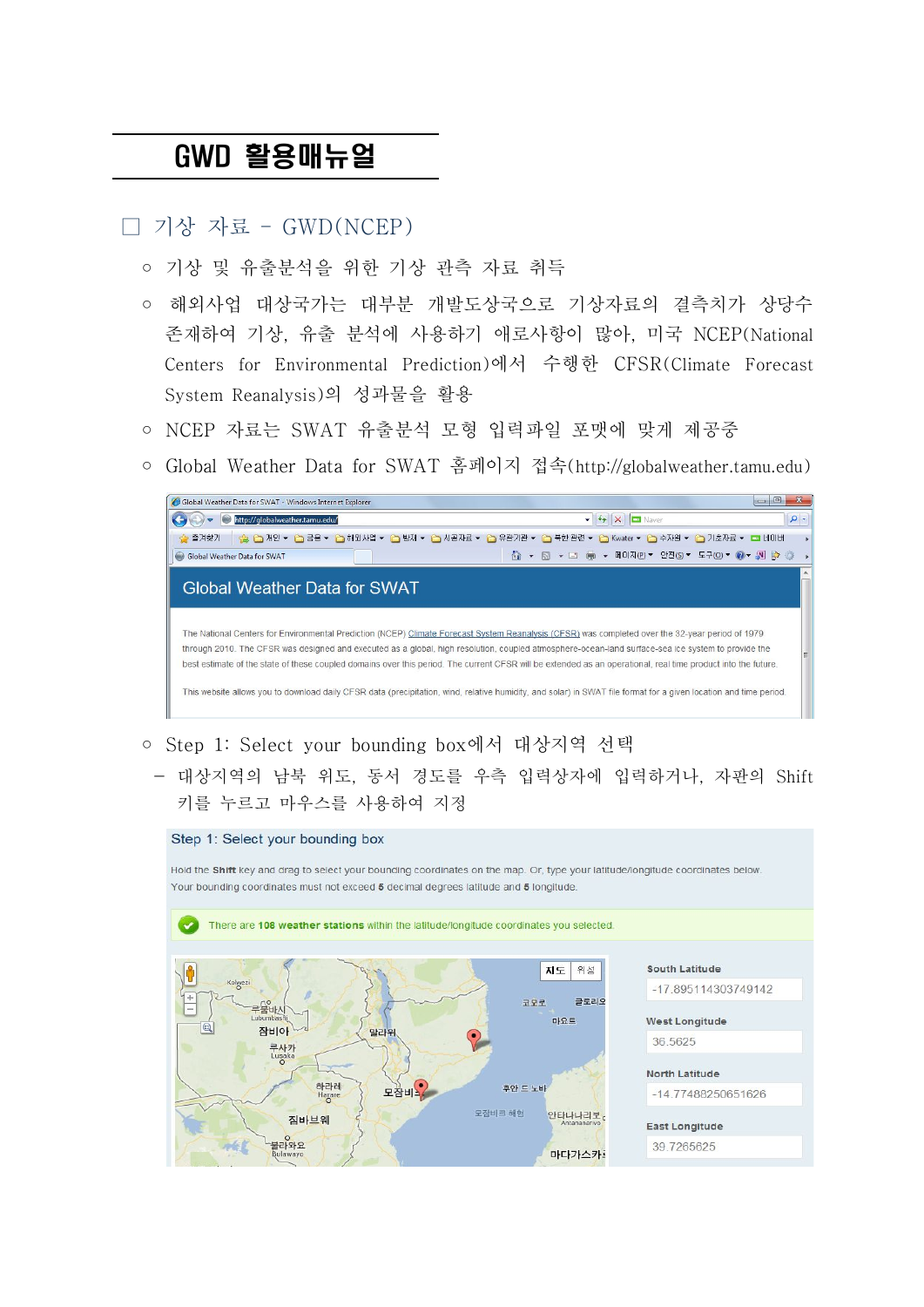- \* (주의) 지역 선택시 대상범위는 경위도 5°를 초과할 수 없음
- \* 1일당 3회, 1개월당 10회까지 자료를 제공하고 있으며, 넓은 지역이 필요한 경우 이메 일(eco.web@tamu.edu)을 사용하여 별도 요청해야 함
- Step 2: Define your time period for collecting data에서 데이터 기간 입력 - ① Start Date, End Date 입력 상자에 데이터 기간 입력
	- \* 제공가능 기간 : 1979. 1. 1 ~ 2010. 12. 31
	- ② 일단위 데이터의 기준시간을 설정

| 1/01/1979                   | 12/31/2010 |  |
|-----------------------------|------------|--|
|                             |            |  |
| <b>Starting Hour of Day</b> |            |  |

◦ Step 3: Select what data to collect에서 기상 데이터 종류 설정 - 6종류의 기상데이터(기온, 강수량, 풍속, 상대습도, 열에너지)중 필요한 데이터 선택 \* 유출모형시 6종류의 데이터를 모두 사용하므로 전부 데이터 선택 권장

| Step 3: Select what data to collect |  |  |  |  |  |  |
|-------------------------------------|--|--|--|--|--|--|
| $\triangledown$ Temperature (°C)    |  |  |  |  |  |  |
| $\nabla$ Precipitation (mm)         |  |  |  |  |  |  |
| Wind (m/s)                          |  |  |  |  |  |  |
| Relative Humidity (fraction)        |  |  |  |  |  |  |
| Solar ( $MJ/m2$ )                   |  |  |  |  |  |  |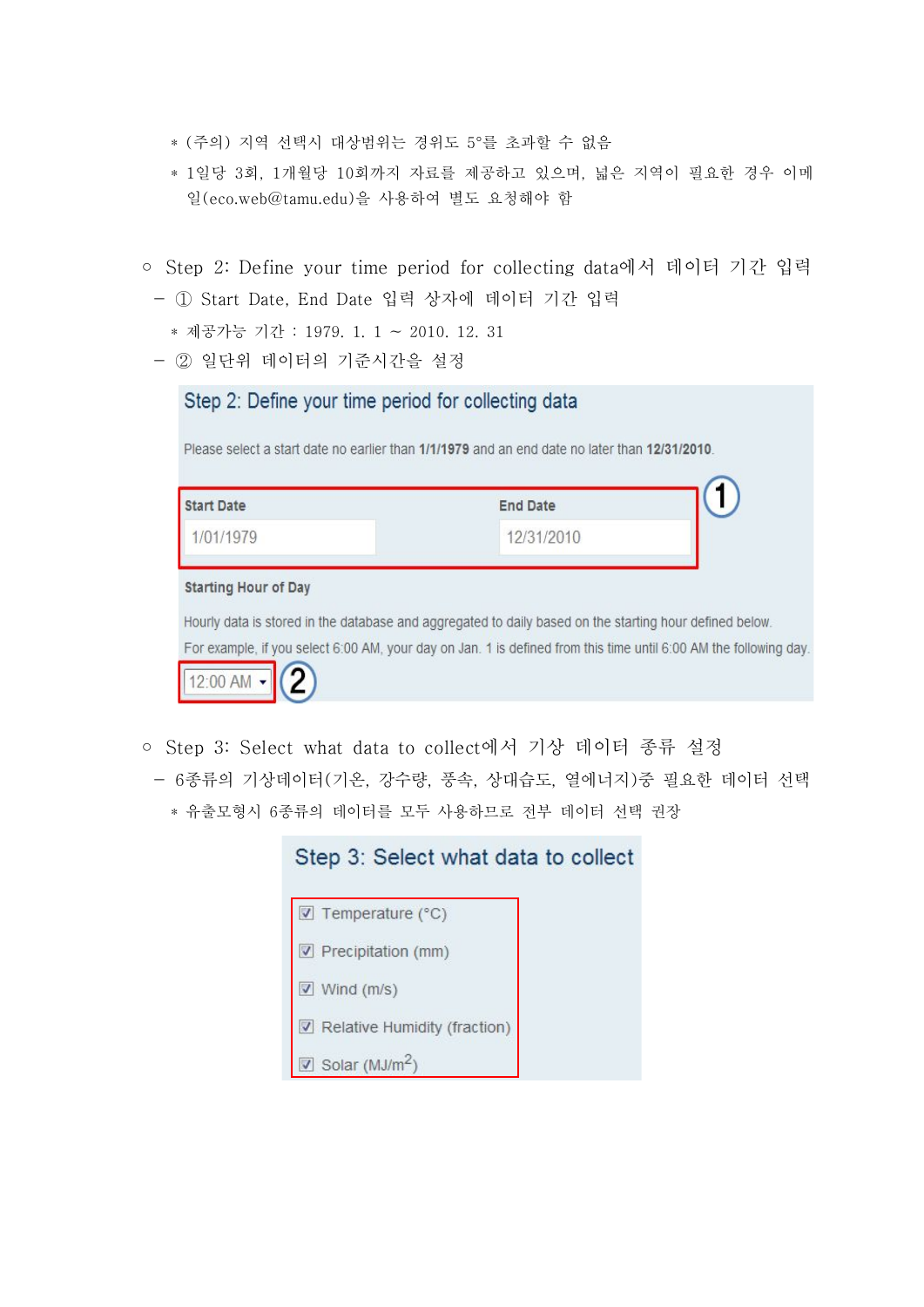- Step 4: How should we deliver your data?에서 데이터 받는 방법 지정
- 데이터를 받을 E-mail을 지정해 주고, SWAT 및 CSV 파일 체크
- 그림에 있는 문자 입력 후 Submit Request 클릭

| Step 4: How should we deliver your data? |                 |  |                                                                                                                                                                                        |
|------------------------------------------|-----------------|--|----------------------------------------------------------------------------------------------------------------------------------------------------------------------------------------|
|                                          |                 |  | Depending on the size of your region, it may take several hours to compile your data.<br>We will email you with a link to download a zip file containing your data when it is complete |
| <b>Email Address</b>                     |                 |  |                                                                                                                                                                                        |
| <b>Confirm Email Address</b>             |                 |  |                                                                                                                                                                                        |
| Generate SWAT Files<br>Generate CSV File |                 |  |                                                                                                                                                                                        |
|                                          | fhall           |  |                                                                                                                                                                                        |
|                                          | 백이<br>$\bullet$ |  |                                                                                                                                                                                        |
| <b>Submit Request</b>                    |                 |  |                                                                                                                                                                                        |

- 기상데이터는 관측위치 리스트와 기상데이터 파일로 구분해서 제공되며 자료 샘 플은 아래와 같음

| ID, NAME, LAT, LONG, ELEVATION U<br>1, p161938, 16.080, 93.750, -9999.000<br>2, p164938, 16.392, 93.750, -9999.000 J<br>3, p167938, 16.704, 93.750, -9999.000<br>4, p170938, 17.017, 93.750, -9999.000 J<br>5, p180938, 17.953, 93.750, -9999.000<br>6, p158941, 15.768, 94.063, -9999.000 J |                    |             |           |                 |                    | 19790101<br>0.010 J<br>0.010 J<br>0.000 J<br>0.010 J<br>0.608 J<br>0.319 J |             |                   |             |
|----------------------------------------------------------------------------------------------------------------------------------------------------------------------------------------------------------------------------------------------------------------------------------------------|--------------------|-------------|-----------|-----------------|--------------------|----------------------------------------------------------------------------|-------------|-------------------|-------------|
| 리스트(pcp.txt)<br>강우                                                                                                                                                                                                                                                                           |                    |             |           |                 |                    | 데                                                                          | ΟI          | 터 $(p161938.txt)$ |             |
|                                                                                                                                                                                                                                                                                              |                    |             |           |                 |                    |                                                                            |             |                   |             |
| <b>Date</b>                                                                                                                                                                                                                                                                                  | Longitude Latitude |             | Elevation | Max Temperature | Min Temperature    | Precipitation                                                              | Wind        | Relative Humidity | Solar       |
| 1/1/1979                                                                                                                                                                                                                                                                                     | 97,8125            | 8.274060249 | $-9999$   | 28.047          | 26,746             | 0.255775586                                                                | 3.894423633 | 0.707155677       | 21.55303152 |
| 1/2/1979                                                                                                                                                                                                                                                                                     | 97.8125            | 8.274060249 | $-9999$   | 27.357          | 26,427             | 12.28065156                                                                | 4.363473302 | 0.742024722       | 16.48378737 |
| 1/3/1979                                                                                                                                                                                                                                                                                     | 97.8125            | 8.274060249 | $-9999$   | 27.279          | 25.95              | 17.28887735                                                                | 3.165401423 | 0.759721087       | 17.17132239 |
| 1/4/1979                                                                                                                                                                                                                                                                                     | 97.8125            | 8.274060249 | $-9999$   | 27.492          | 26,479             | 7.77797676                                                                 | 2.830051989 | 0.75980474        | 20.66265117 |
| 1/5/1979                                                                                                                                                                                                                                                                                     | 97.8125            | 8.274060249 | $-9999$   | 27.447          | 26.492             | 2.600670492                                                                | 3.558695674 | 0.758622409       | 21.8413656  |
| 1/6/1979                                                                                                                                                                                                                                                                                     | 97.8125            | 8.274060249 | $-9999$   | 27.98           | 26,579             | 2.44102284                                                                 | 3.874812024 | 0.753900133       | 22.43790612 |
| 1/7/1979                                                                                                                                                                                                                                                                                     | 97.8125            | 8.274060249 | $-9999$   | 28.112          | 26,747             | 0.818824284                                                                | 4.272990107 | 0.731368297       | 22.62370212 |
| 1/8/1979                                                                                                                                                                                                                                                                                     | 97.8125            | 8.274060249 | $-9999$   | 27.616          | 26,588             | 0.10128024                                                                 | 4.253900795 | 0.653886717       | 23.39436915 |
| 1/9/1979                                                                                                                                                                                                                                                                                     | 97.8125            | 8.274060249 | $-9999$   | 27.827          | 26.637             | 0                                                                          | 3.422002836 | 0.698315687       | 23.17956147 |
| 1/10/1979                                                                                                                                                                                                                                                                                    | 97.8125            | 8.274060249 | $-9999$   | 27.738          | 26.432             | 0.67119624                                                                 | 4.108552394 | 0.734322001       | 21.40475265 |
|                                                                                                                                                                                                                                                                                              |                    |             |           |                 | 샘<br>일<br><u>ম</u> | 플                                                                          |             |                   |             |